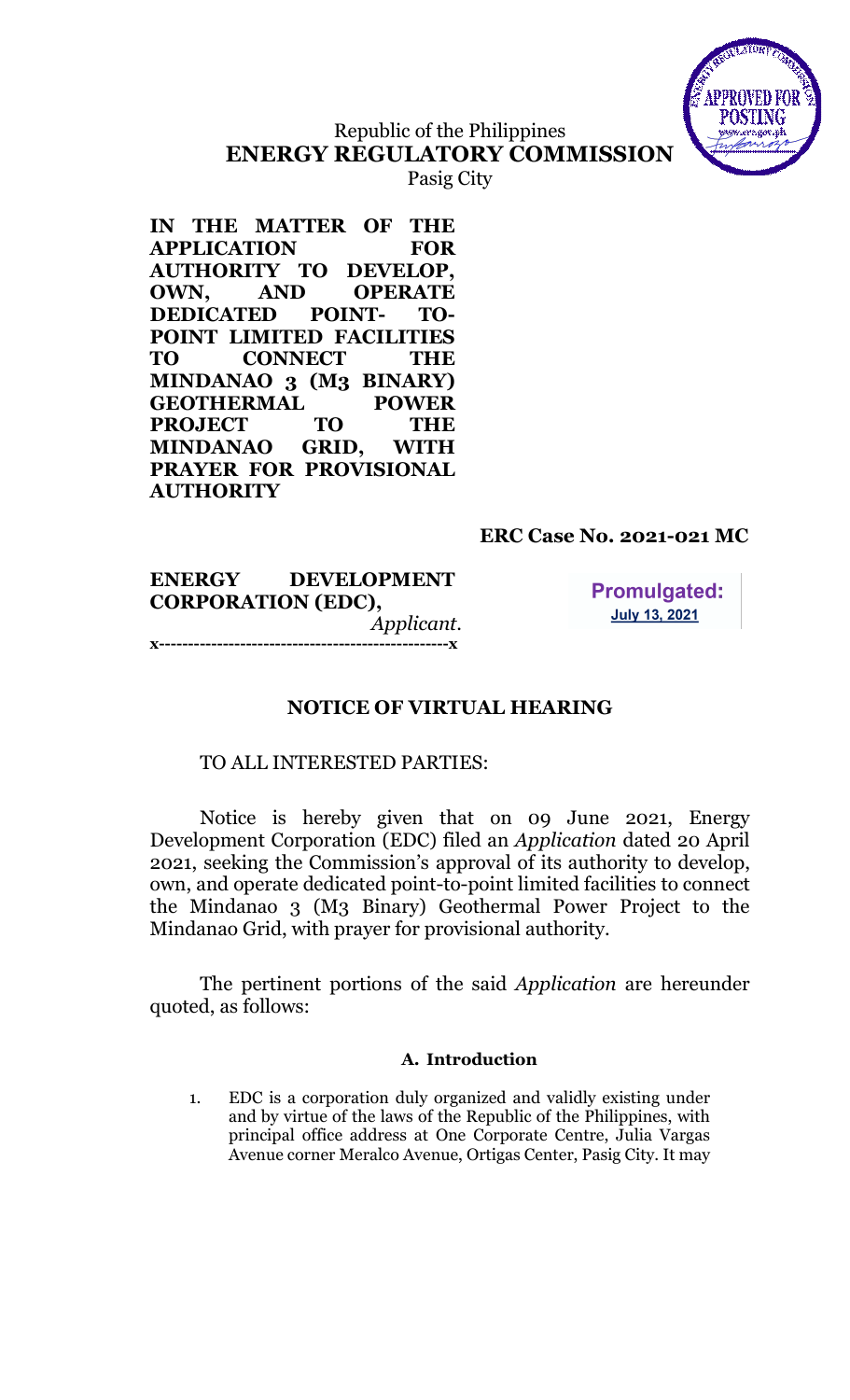be served with orders and other legal processes through the undersigned counsel.

- 2. EDC is in the business of, among others, generating, storing, transmitting, and/or distributing energy, including electricity and ancillary power derived from any and all forms, types, and kinds of renewable and other energy sources for lighting, power and other purposes.<sup>1</sup>
- 3. In its Power Development Plan 2016-2040, the Department of Energy ("DOE") recognized the growing demand for power in the Philippines. Mindanao will need a total of 10,200 MW of additional capacity from 2016 to 2040. The additional capacity for Mindanao is divided into 6,300 MW of baseload capacity, 3,200 MW of mid-merit capacity and 700 MW of peaking capacity. With an annual average growth rate of 7.6% for the demand forecast and with the consideration to the 25% peak demand as reserve requirement, Mindanao will need additional capacity starting the year 2016.<sup>2</sup>
- 4. To help address the increasing energy demand and in response to the Philippine Government's call to accelerate the exploration and development of renewable energy resources under Republic Act No. 9513, or the Renewable Energy Act of 2008, EDC is developing the Mindanao 3 (M3 Binary) Geothermal Power Project ("M3 Binary" or the "Project").
- 5. In order to convey the electricity generated by M3 Binary to the consumers, EDC intends to connect the Project to the Mindanao Grid. For this purpose, EDC plans to construct an approximately one-kilometer 69-kilovolt (69-kV) transmission line. It will also include other related facilities, and a switchyard (the "Connection Asset"). This Connection Asset is for exclusive use, which shall connect the Plant directly to the NGCP Kidapawan Substation.
- 6. Section 9 of Republic Act ("RA") 9136 or the Electric Power Industry Reform Act ("EPIRA") of 2001 expressly provides that:

"A generation company may develop and own or operate dedicated point-to-point limited transmission facilities that are consistent with the Transmission Development Plant ("TDP"): Provided, That such facilities are required only for the purpose of connecting to the transmission system, and are used solely by the generating facility, subject to prior authorization by the ERC: Provided, further, That in the event that such assets are required for competitive purposes, ownership of the same shall be transferred to the TRANSCO at a fair market price: Provided, finally, That in the case of disagreement on the

<sup>1</sup> Copies of EDC's Certificate of Incorporation, Articles of Incorporation, By-laws, latest Amended Articles of Incorporation, latest Amended By-laws, and latest General Information Sheet are attached hereto as Annexes "A", "A-1", "B", "B-1"and "C", respectively.

<sup>2</sup> A print-out of the relevant section in the Department of Energy's (DOE) Power Development Plan 2016-2040 is attached hereto as Annex "D".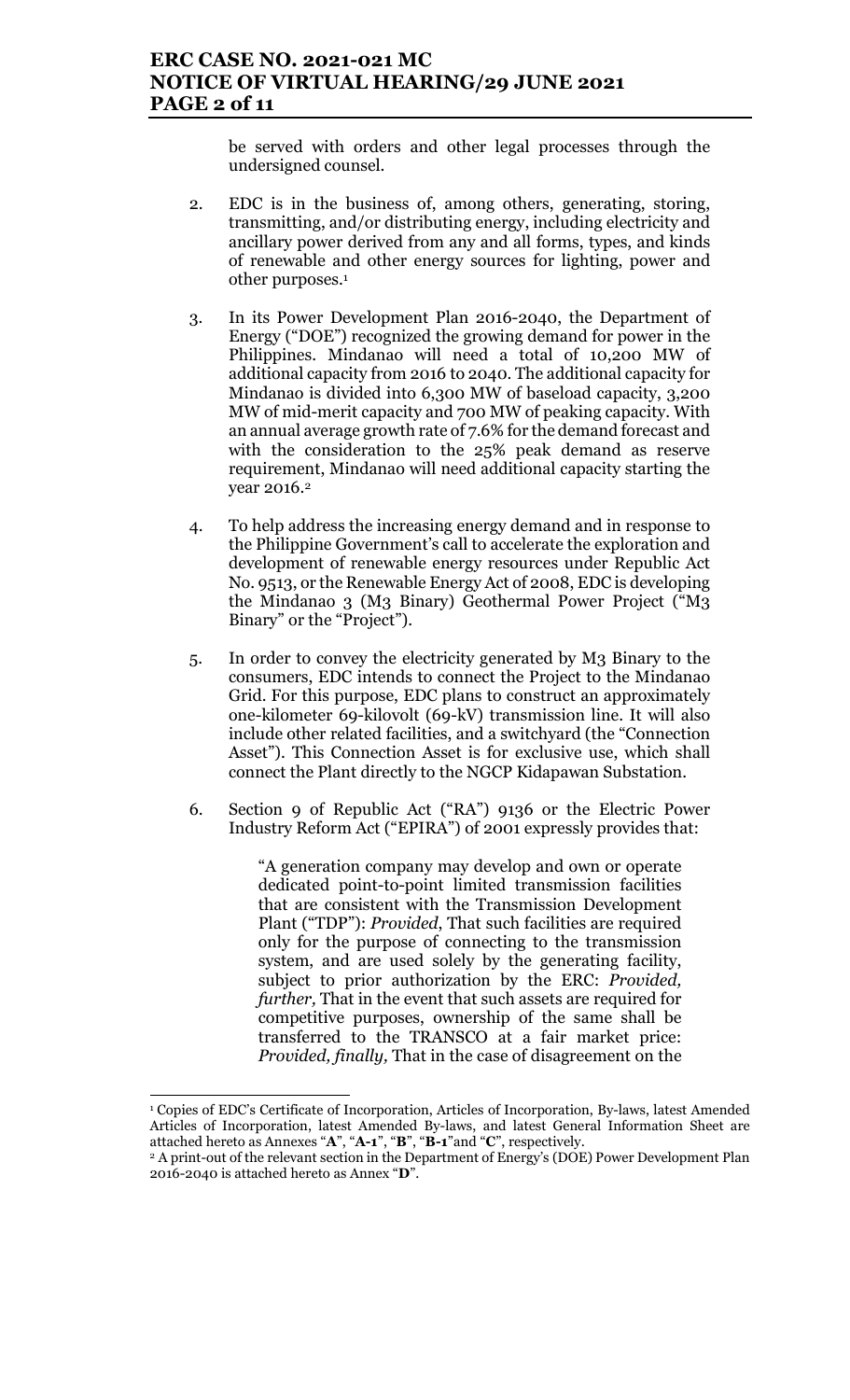fair market price, the ERC shall determine the fair market value of the asset."

### B. Allegations in Support of Application

- 7. On October 23, 2009, EDC was granted a Certificate of Registration3 by the DOE, with Registration No. GRESC 2009-10- 004. This Certificate recognizes EDC as a Renewable Energy ("RE") developer of the Geothermal Energy Resources located in Mt. Apo, Kidapawan City, North Cotabato.
- 8. On May 14, 2012, EDC submitted a request to the DOE to endorse and issue to the National Grid Corporation of the Philippines ("NGCP") a clearance for the conduct of a System Impact Study ("SIS") for possible addition of geothermal power plants with a maximum capacity of 50 MW. In response to this request, the DOE, in a letter dated June 5, 2012, granted EDC clearance to start the negotiation with the NGCP for the conduct of said SIS.<sup>4</sup> The Project's rated capacity was eventually reduced to 25 MW in 2020, and finally 3.6 MW in 2021, all in order to ensure the sustainability of the resource within the Mt. Apo geothermal service contract area. The change in Project capacity was presented to DOE.<sup>5</sup> EDC is in the process of informing the NGCP about the change in capacity to 3.6 MW.
- 9. In 2020, an SIS for the 25 MW version of the Project was conducted by NGCP. The SIS Final Report was released by NGCP to EDC on February 10, 2020 and found that it is technically feasible to connect the Project to the Mindanao Grid.<sup>6</sup>
- 10. In response to the conducted 25 MW SIS, EDC prepared a 25 MW Facility Study ("FS") in March 2020 which declares, among others, that based on preliminary analysis, the connection of the Project to the Mindanao Grid will not introduce modifications to the existing facilities of the NGCP, and that the Project's equipment specifications are in accordance with the 2016 Philippine Grid Code ("PGC"), the 2006 Open Access Transmission Service ("OATS") Rules, and the NGCP standards<sup>7</sup>. The FS is currently under review by the NGCP. With the change in the Project's capacity, EDC has prepared a 3.6 MW Facility Study subject for assessment and approval of the NGCP.<sup>8</sup>
- 11. The M3 Binary Project is covered by the existing Environmental Compliance Certificate for the Mt. Apo Geothermal Plant with

 $\overline{a}$ 

<sup>3</sup> A copy of the DOE Certificate of Registration No. GRESC 2009-10-004 issued to Energy Development Corporation. on 23 October 2009 is attached hereto as Annex "E".

<sup>4</sup> A copy of DOE's letter to EDC dated June 5, 2012 granting clearance to undertake System Impact Study is attached hereto as Annex "F".

<sup>5</sup>A copy of EDC's letter to the DOE notifying them of EDC's intention to inform NGCP of the change in the Project's capacity from 25MW to 3.6MW is attached hereto as Annex "G"

 $6A$  copy of the final SIS report is attached hereto as Annex " $H$ "

<sup>7</sup> A copy of the Facility Study prepared for the 25 MW version of the M3 Binary Project is attached hereto as Annex "I".

<sup>8</sup>A copy of the Facility Study prepared for the 3.6 MW version of the M3 Binary Project is attached hereto as Annex "J".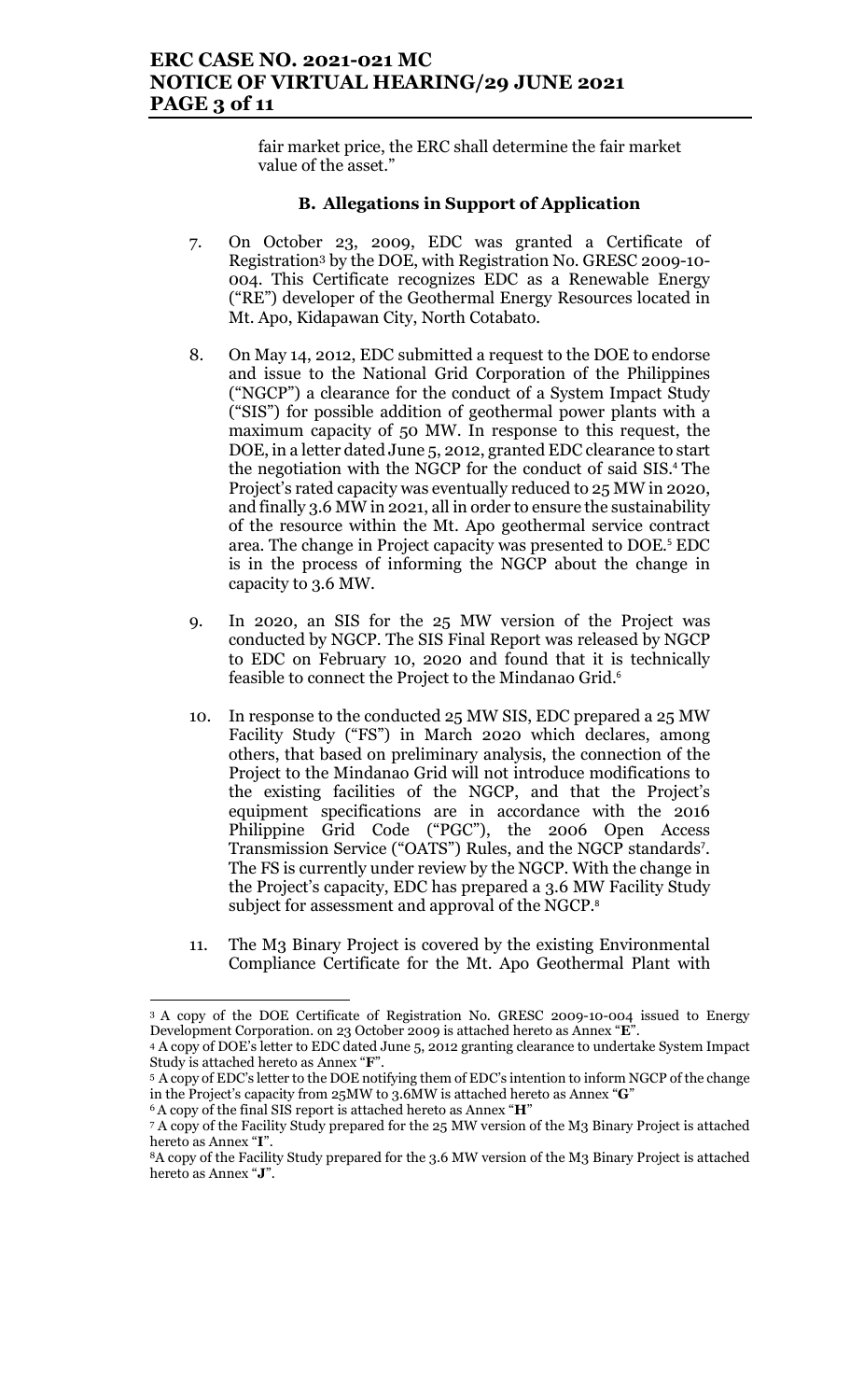### ERC CASE NO. 2021-021 MC NOTICE OF VIRTUAL HEARING/29 JUNE 2021 PAGE 4 of 11

ECC No. 0703-009-4021. On 19 February 2021, the Department of Environmental and Natural Resources - Environmental Management Bureau ("DENR-EMB") issued a minor amendment on the said ECC to incorporate the necessary environmental controls related to the Project.<sup>9 10</sup>

12. EDC is in the process of obtaining the permits and licenses needed for the construction and development of the Project and will ensure timely application for such authorizations necessary for its operation, including the Certificate of Compliance ("COC") from this Honorable Commission.<sup>11</sup>

THE MINDANAO 3 (M3 BINARY) GEOTHERMAL POWER PROJECT CONNECTION ASSET IS FINANCIALLY FEASIBLE, AND EDC HAS THE FINANCIAL CAPABILITY TO DEVELOP, OPERATE, AND MAINTAIN THE CONNECTION ASSET

- 13. The Connection Asset is financially feasible. The cost for constructing and developing the Connection Asset is estimated at Php 244.0 Million and Php  $700,000.00$ .<sup>12</sup> The Project, including the Connection Asset, will be funded through cash.
- 14. EDC's Audited Financial Statements for the Years 2018 and 2019 will show that EDC has sufficient funds on hand to undertake the construction, development, operation, and maintenance of the entire Project.13 With respect to the net present value and five- (5) year projected financial ratios, these do not only apply to the Connection Asset; rather, these apply to the Mindanao 3 (M3 Binary) Geothermal Power Project as a comprehensive project, which is expected to be in operation within the first quarter of 2022.<sup>14</sup>
- 15. EDC carefully studied two options for the Connection Project: a) Option A, which will entail the construction of about 1.0 kilometer of new 69-kV transmission line and towers then transitioning to an underground line running parallel to the south-east face of the switchyard fence. It will continue its underground route up to the designated NGCP tapping point; and b) Option B, where the underground cable will enter the west corner of the NGCP Switchyard and will run parallel to the existing switchyard duct

 $\overline{a}$ 

<sup>9</sup>A copy of the Project's Environmental Compliance Certificate (ECC) with No. ECC-0703-009- 4021 is attached hereto as Annex "K".

<sup>&</sup>lt;sup>10</sup> A copy of the Project's ECC amendment is attached hereto as Annex "L".

<sup>&</sup>lt;sup>11</sup> A copy of the affidavit of Marvin Bailon, Overall Project Lead of the Mindanao 3 (M3 Binary) Geothermal Power Project, is attached hereto as Annex "M".

<sup>&</sup>lt;sup>12</sup> A copy of the Estimated Cost of Construction and Development of Connection Asset is attached hereto as Annex "N".

<sup>13</sup> A copy of EDC's Audited Financial Statement for the Years ended 2018 and 2019 is attached hereto as Annexes "O" and "O-1".

<sup>14</sup> A copy of the latest Five-Year Financial Projections for the Mindanao 3 Geothermal Power Plant Project is attached hereto as Annex "P".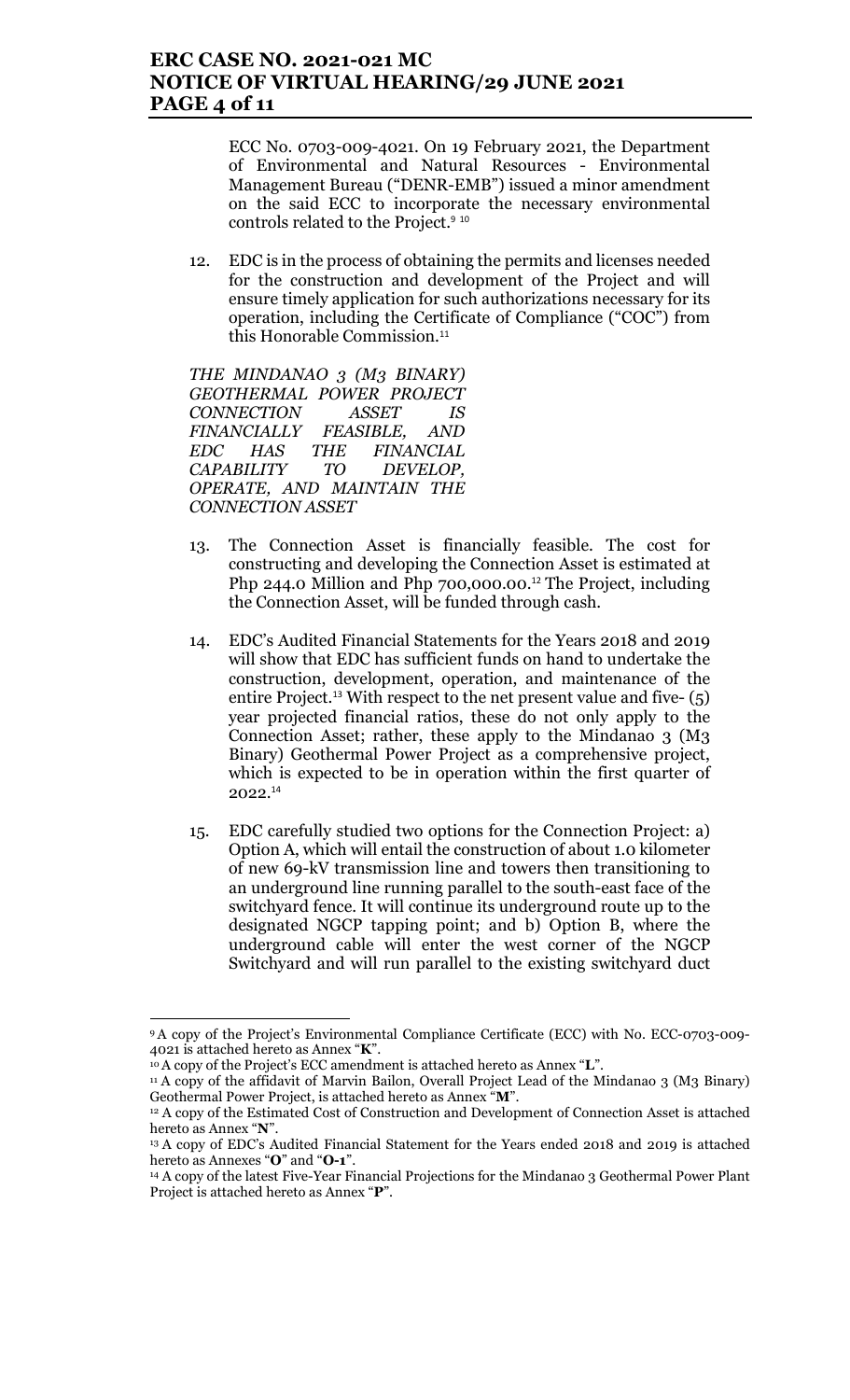### ERC CASE NO. 2021-021 MC NOTICE OF VIRTUAL HEARING/29 JUNE 2021 PAGE 5 of 11

banks up to the designated tapping point. Please refer to Annex U for a more detailed comparison of the two options.

EDC chose Option A considering that it shows the least resistance in terms of installation, safety, and impact in operations. This is seen to be the more economical and viable option to convey the electric power generated by the Project to the public whilst ensuring the safe operation of the assets.

THE MINDANAO 3 (M3 BINARY) GEOTHERMAL POWER PROJECT CONNECTION ASSET IS TECHNICALLY FEASIBLE, AND EDC HAS THE TECHNICAL CAPABILITY TO DEVELOP, OPERATE, AND MAINTAIN THE CONNECTION ASSET

- 16. The SIS shows that the Connection Asset is technically feasible. Likewise, EDC has the technical capability to develop, construct, operate, and maintain the Connection Asset.
	- 16.1. EDC is the largest producer of geothermal energy in the Philippines and the third largest in the world. It has expertise spanning the entire geothermal energy value chain, including geothermal energy exploration and development, reservoir engineering and management, engineering design and construction, power plant operation, environmental management, and power marketing.
	- 16.2. Since the start of commercial operations of the Mt. Apo Geothermal Power Plants in 1997, EDC personnel have been operating its connection assets and its related facilities.
	- 16.3. In recent years, EDC has expanded its portfolio of renewable energy projects by venturing into hydro, wind, and solar energy development and operations.
	- 16.4. EDC has the experience, technical expertise, and resources necessary to undertake the commitments specified in the work programs of their service contracts with the DOE, including the development and operation of the M3 Binary Project.
	- 16.5. The operation and maintenance of the Connection Asset is planned to be carried out by personnel belonging to the Facilities Operations and Maintenance ("FOM") Group of EDC. These personnel will be under the supervision and direction of Engr. Liberato S. Virata as the Head of EDC FOM, and Engr. Romy Kee as the Head of the Mt. Apo Geothermal Facility. The personnel can all be contacted through EDC at its principal office address.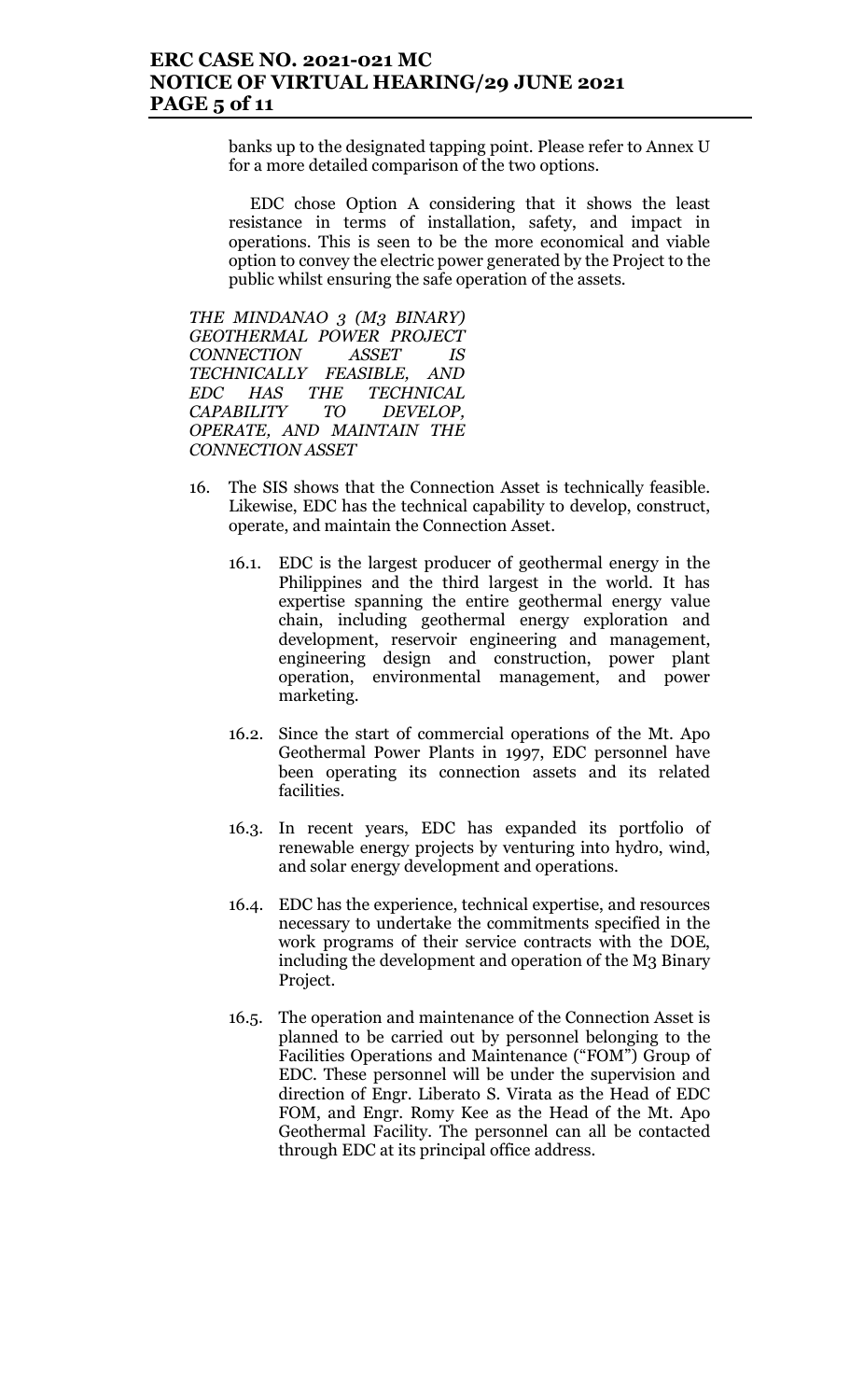### ERC CASE NO. 2021-021 MC NOTICE OF VIRTUAL HEARING/29 JUNE 2021 PAGE 6 of 11

EDC SHOULD BE GRANTED AUTHORITY TO DEVELOP, OWN, AND OPERATE THE CONNECTION ASSET

- 17. Pursuant to Section 9 of the EPIRA, EDC hereby applies with the Honorable Commission for authority to develop, own, and operate the Connection Asset.
	- 17.1. EDCs Connection Asset is required only to connect the Mindanao 3 (M3 Binary) Geothermal Power Project to the Mindanao Grid.
	- 17.2. The Connection Asset will be used solely by the Mindanao 3 (M3 Binary) Geothermal Power Project.
	- 17.3. If the Connection Asset is taken out of the transmission system, it will not affect the Mindanao Grid.
- 18. The single-line diagram of the proposed interconnection shows that the Connection Asset will be exclusively used by the Mindanao 3 (M3 Binary) Geothermal Power Project<sup>15</sup>.



19. EDC endeavors that the Connection Asset will comply with the existing rules and regulations, particularly the Philippine Grid

 $\overline{a}$ 

 $15$  A copy of the Single Line Diagram is attached hereto as Annex " $Q$ ".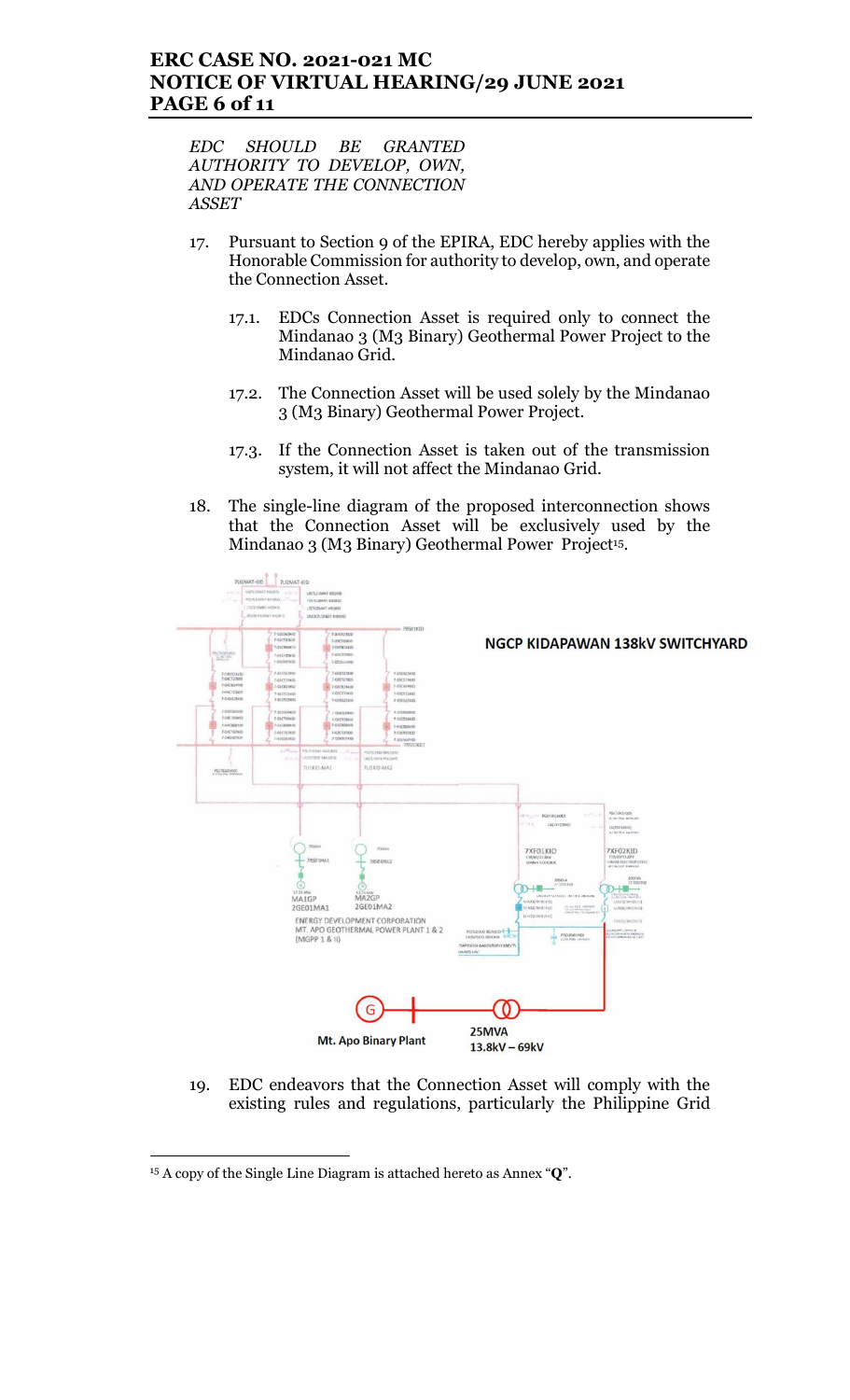Code, and undertakes to comply with all such rules and regulations.<sup>16</sup>

#### Motion for Provisional Authority and Allegations in Support of Prayer for Provisional Authority

- 20. Rule 14 of the Honorable Commission's Rules of Practice and Procedure authorizes the issuance of a provisional authority or an interim relief prior to a final decision, provided that the facts and circumstances warrant the issuance of the same.
- 21. EDC expects to complete the construction of the Connection Asset within the fourth quarter of 2021. The Company intends to have the Connection Asset in place and ready for the commissioning of the Mindanao 3 (M3 Binary) Geothermal Power Project, which is scheduled to happen within the first quarter of 2022.<sup>17</sup>
- 22. Given the urgent need for additional capacity by 2022 and onwards as projected by the DOE (as noted by the DOE's issuance of a Certificate of Energy Project of National Significance or CEPNS in favor of the Project), the completion of the Mindanao 3 (M3 Binary) Geothermal Power Project within the projected time frame is critical to ensure that additional capacity will be available for the Mindanao Grid in a timely manner. <sup>18</sup> EDC respectfully prays that the Honorable Commission provisionally authorize the development, ownership, and operation of the Connection Asset considering that the power demand projected by the DOE warrants the issuance of a Provisional Authority.
- 23. It is in such context that EDC respectfully prays that a provisional authority be immediately issued for the development and construction of the Connection Asset.

#### OTHER RELATED DOCUMENTS

26. In further support of the instant application, the Applicant most respectfully submits to the Honorable Commission, the following documents:

| <b>Annex</b> | <b>Document</b>                                                      |  |  |
|--------------|----------------------------------------------------------------------|--|--|
| A            | Certificate of Incorporation with Original Articles of Incorporation |  |  |
| $A-1$        | By-Laws                                                              |  |  |
| B            | Amended Articles of Incorporation                                    |  |  |
| $B-1$        | <b>Amended By-Laws</b>                                               |  |  |
| $\mathbf C$  | <b>Latest General Information Sheet</b>                              |  |  |
| D            | Excerpt from DOE Power Development Plan 2016-2040 & DOE Power        |  |  |
|              | Development Plan 2016-2040                                           |  |  |
| E            | DOE Certificate of Registration No. GRESC 2009-10-004                |  |  |
| F            | DOE's letter to EDC granting clearance to undertake System Impact    |  |  |
|              | Study dated June 5, 2012                                             |  |  |

 <sup>16</sup> An Undertaking to Comply with the Philippine Grid Code is attached hereto as Annex "R".

<sup>17</sup> A copy of the Project Schedule and P2P Relevant Dates is attached hereto as Annex "S".

<sup>18</sup> A copy of the Project's Certificate of Energy Project of National Significance is attached hereto as Annex "T".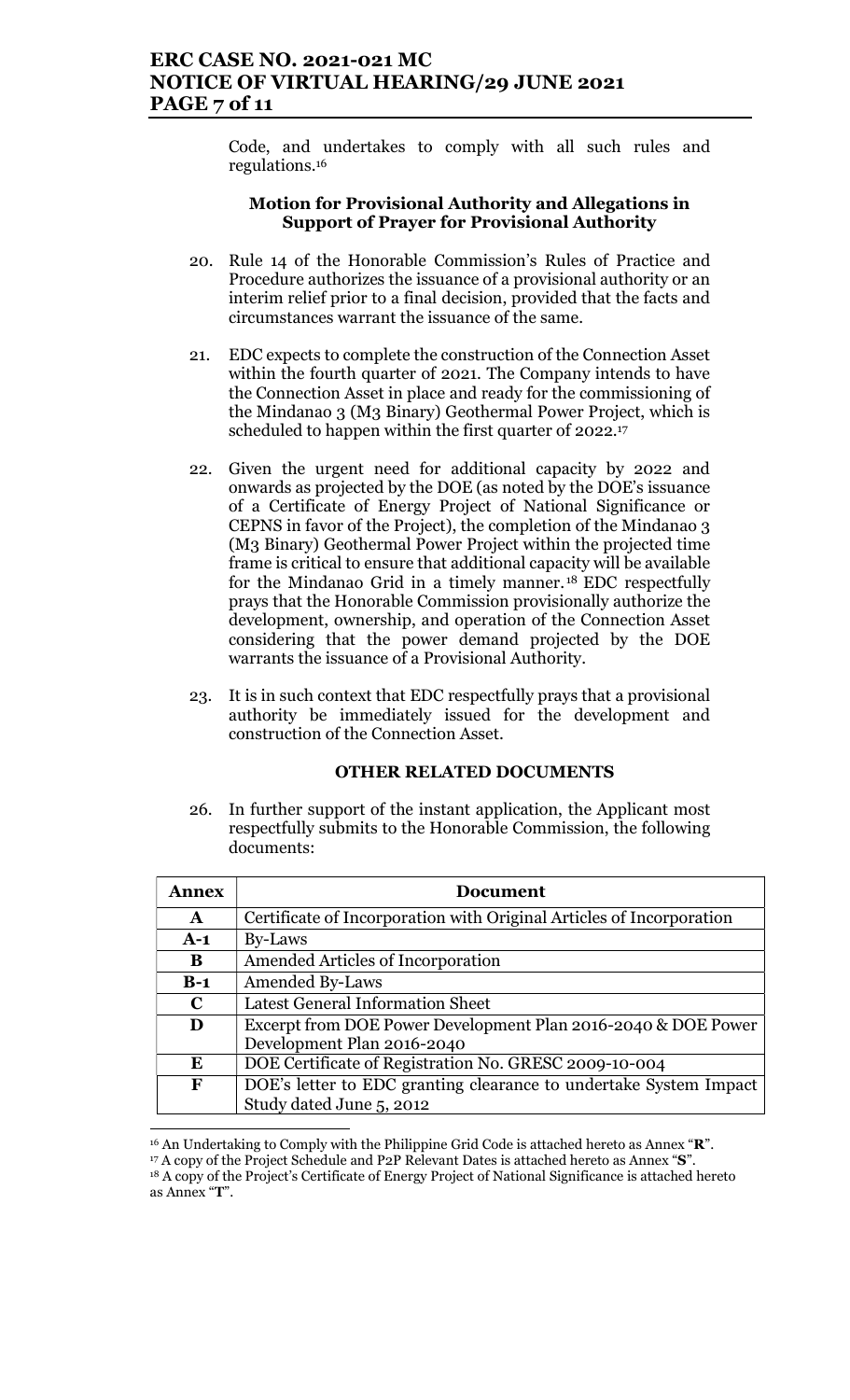## ERC CASE NO. 2021-021 MC NOTICE OF VIRTUAL HEARING/29 JUNE 2021 PAGE 8 of 11

| G                       | EDC's letter to the DOE indicating the change in the Project's capacity            |  |  |  |
|-------------------------|------------------------------------------------------------------------------------|--|--|--|
|                         | from $25$ MW to $3.6$ MW                                                           |  |  |  |
| H                       | SIS Final Report dated February 10, 2020                                           |  |  |  |
| $\mathbf I$             | Facility Study for the 25 MW version of the Mindanao 3 (M3 Binary)                 |  |  |  |
|                         | <b>Geothermal Power Project</b>                                                    |  |  |  |
| $\mathbf{J}$            | Facility Study for the 3.6 MW version of the Mindanao 3 (M3 Binary)                |  |  |  |
|                         | <b>Geothermal Power Project</b>                                                    |  |  |  |
| $\mathbf K$             | Environmental Compliance Certificate No. ECC-0703-009-4021                         |  |  |  |
| L                       | 3 (M <sub>3</sub> Binary) Geothermal Power Project's<br>Mindanao<br>ECC            |  |  |  |
|                         | Amendment dated February 19, 2021                                                  |  |  |  |
| $\mathbf{M}$            | Affidavit of Marvin S. Bailon, Overall Project Lead, stating that the              |  |  |  |
|                         | necessary applications for approval and endorsement of Mindanao 3                  |  |  |  |
|                         | Geothermal Power Project will be filed with the relevant government<br>authorities |  |  |  |
| N                       | Estimated Cost of Construction and Development of Connection Asset                 |  |  |  |
| O and                   | Audited Financial Statement for years ended 2019 and 2018                          |  |  |  |
| $0-1$                   |                                                                                    |  |  |  |
| P                       | Five-Year Financial Projections for the Mindanao 3 (M3 Binary)                     |  |  |  |
|                         | <b>Geothermal Power Project</b>                                                    |  |  |  |
| Q                       | Single Line Diagram                                                                |  |  |  |
| $\bf R$                 | Undertaking to Comply with the Philippine Grid Code                                |  |  |  |
| S                       | Project Schedule & Relevant Dates                                                  |  |  |  |
| $\overline{\mathbf{T}}$ | Certificate of Energy Project of National Significance (CEPNS)                     |  |  |  |
| $\mathbf{U}$            | Narrative Document of the Project's Transmission Line Options                      |  |  |  |
| $\overline{\mathbf{V}}$ | <b>Project Description</b>                                                         |  |  |  |
| W                       | Proof of Consistency with the Transmission Development Plan                        |  |  |  |
| $\mathbf X$             | Mindanao 3 (M3 Binary) Geothermal Power Project Conceptual                         |  |  |  |
|                         | <b>Engineering Design and Drawings</b>                                             |  |  |  |
| Y                       | Connection Agreement of the Project with NGCP                                      |  |  |  |
| Z                       | Board Resolution approving the Project                                             |  |  |  |
| AA                      | Proof of Technical Capabilities (CVs of EDC Design Personnel and List              |  |  |  |
|                         | of O&M team on-site)                                                               |  |  |  |
| <b>BB</b>               | <b>Company Profile of Contractor</b>                                               |  |  |  |

#### Motion for Confidential Treatment of Information and Allegations in Support of the Prayer for Confidential Treatment of Information

- 27. The Honorable Commission may, upon request of a party and determining that the disclosure of information requested to be treated as confidential information is justified, treat certain information submitted to it as confidential. Applicant is bound by confidentiality agreement prohibiting the disclosure of any business, technical, marketing, operational, organizational, financial or other information and trade secrets and other confidential documents, papers and information.
- 28. Accordingly, the Applicant respectfully requests before the Honorable Commission that **Annexes "N".** Commission that **Annexes "N",** "P" and "AA", attached hereto not be disclosed and be treated as confidential in accordance with Rule 4 of the ERC Rules. Annexes "N", "P" and "AA" attached hereto contain confidential information critical to the business operation of the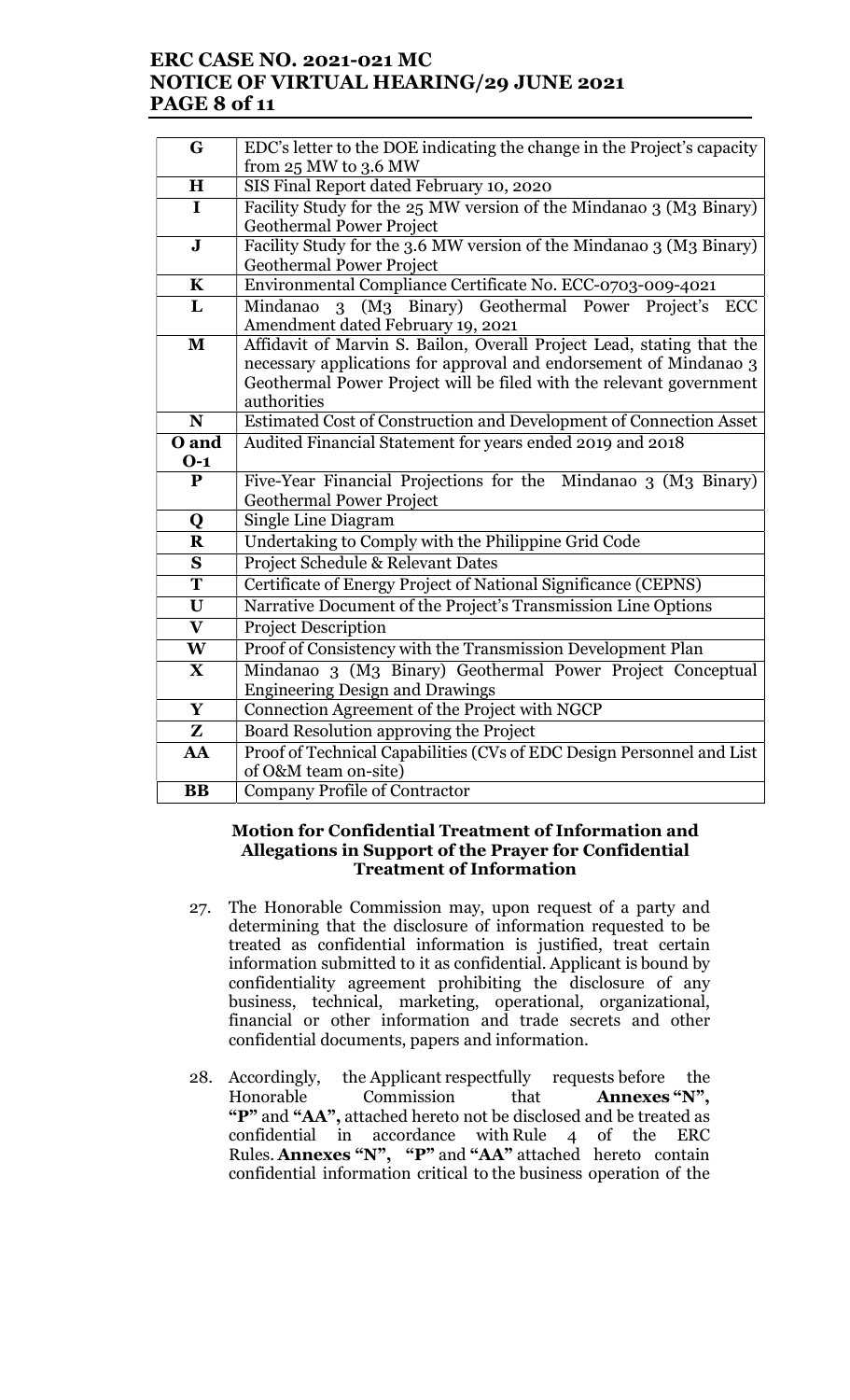## ERC CASE NO. 2021-021 MC NOTICE OF VIRTUAL HEARING/29 JUNE 2021 PAGE 9 of 11

Applicant, including trade secrets and business calculations, assumptions and projections, as well as personal employee information which may be covered by the Data Privacy Act.

#### PRAYER

WHEREFORE, Applicant EDC most respectfully prays that this Honorable Commission:

- 1. Declare Annexes "N", "P" and "AA" as confidential and containing confidential information;
- 2. Issue an order provisionally authorizing EDC to develop, own, and operate the Connection Asset for the Mindanao 3 (M3 Binary) Geothermal Power Project; and
- 3. After due notice and hearing, issue a final order: i) making the provisional authority a permanent authority to develop, own and operate the Connection Asset; and ii) authorizing EDC to operate and maintain the Connection Asset until such time said project is otherwise re-classified, owned, operated and maintained by NGCP.

Other reliefs as may be appropriate under the circumstances are likewise prayed for.

The Commission has set the instant Application for determination of compliance with the jurisdictional requirements, expository presentation, pre-trial conference, and presentation of evidence on the following dates and online platform for the conduct thereof, pursuant to Resolution No. 09, Series 0f 2020,19 dated 24 September 2020, and Resolution No. 1, Series of 2021, dated 17 December 2020 (ERC Revised Rules of Practice and Procedure):<sup>20</sup>

| Date                                                                                   | <b>Platform</b>                  | <b>Activity</b>                                                                                             |
|----------------------------------------------------------------------------------------|----------------------------------|-------------------------------------------------------------------------------------------------------------|
| <b>19 August 2021</b><br>(Thursday)<br>at nine o'clock in the<br>morning $(9:00 A.M.)$ | <b>Microsoft</b><br><b>Teams</b> | Determination of<br>compliance with<br>jurisdictional<br>requirements and<br><b>Expository Presentation</b> |
| <b>26 August 2021</b><br>(Thursday)<br>at nine o'clock in the<br>morning $(9:00 A.M.)$ | <b>Application</b>               | <b>Pre-trial Conference</b><br>and Presentation of<br>Evidence                                              |

<sup>&</sup>lt;sup>19</sup> A Resolution Adopting the Guidelines Governing Electronic Applications, Filings and Virtual Hearings Before the Energy Regulatory Commission;

<sup>&</sup>lt;sup>20</sup> A Resolution Adopting the Revised Rules of Practice and Procedure of the Energy Regulatory Commission.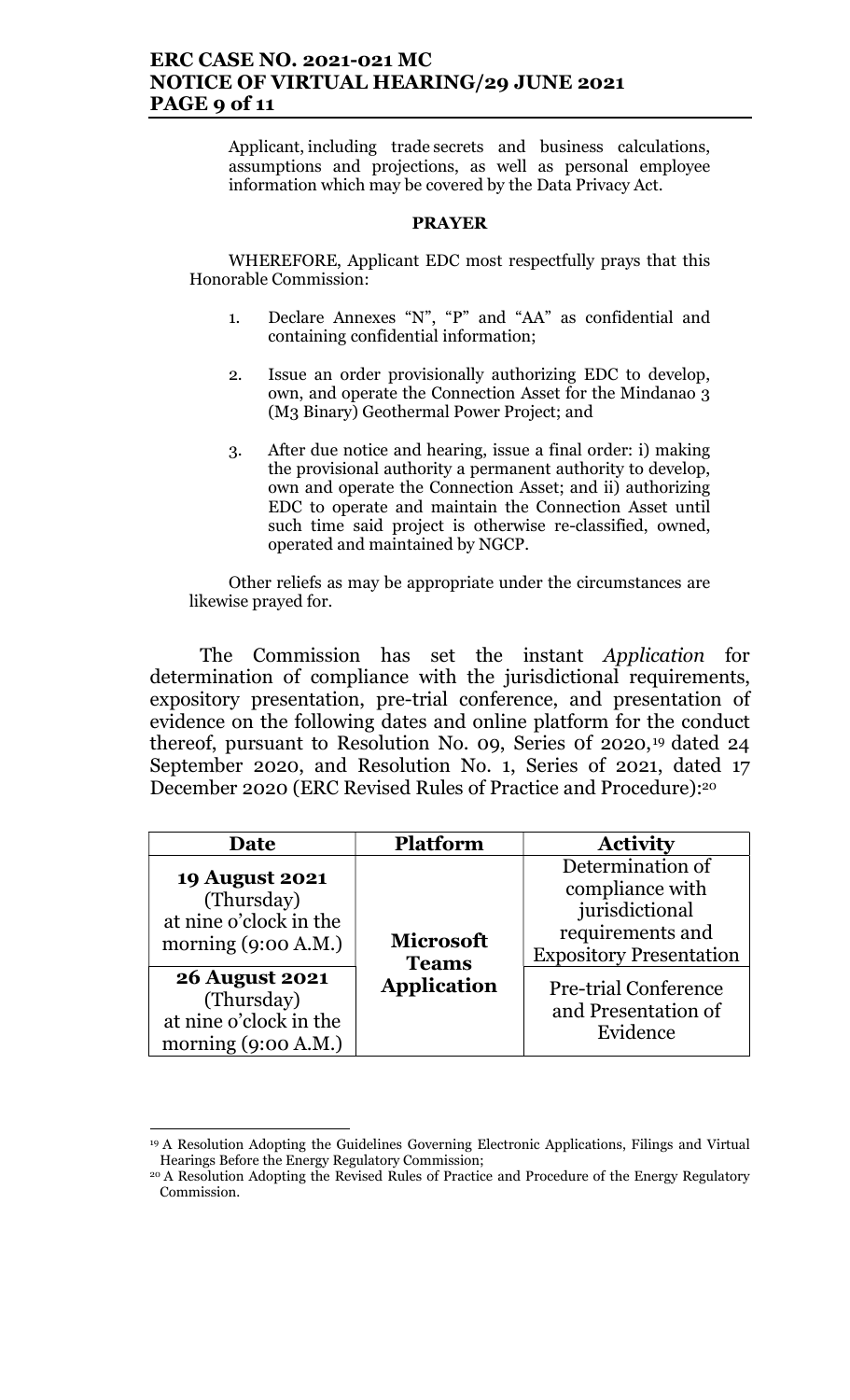### ERC CASE NO. 2021-021 MC NOTICE OF VIRTUAL HEARING/29 JUNE 2021 PAGE 10 of 11

Any interested stakeholder may submit its comments and/or clarifications at least one (1) calendar day prior to the scheduled initial virtual hearing, via electronic mail (e-mail) at  $d$ ocket@erc.ph, copy furnish the Legal Service through legal@erc.ph. The Commission shall give priority to the stakeholders who have duly submitted their respective comments and/or clarifications, to discuss the same and propound questions during the course of the Expository Presentation.

Moreover, all persons who have an interest in the subject matter of the instant case may become a party by filing with the Commission via e-mail at  $\frac{\text{docket@erc.ph}}{\text{o}$ , copy furnish the Legal Service through legal@erc.ph, a verified Petition to Intervene at least five (5) calendar days prior to the date of the initial virtual hearing and subject to the requirements under Rule 9 of the ERC Revised Rules of Practice and Procedure, indicating therein the docket number and title of the case and stating the following:

- 1) The petitioner's name, mailing address, and e-mail address;
- 2) The nature of petitioner's interest in the subject matter of the proceeding and the way and manner in which such interest is affected by the issues involved in the proceeding; and
- 3) A statement of the relief desired.

Likewise, all other persons who may want their views known to the Commission with respect to the subject matter of the case may file through e-mail at docket@erc.ph, copy furnish the Legal Service through  $\frac{\text{legal@erc.ph}}{\text{height}}$ , their Opposition or Comment thereon at least five (5) calendar days prior to the initial virtual hearing and subject to the requirements under Rule 9 of the ERC Revised Rules of Practice and Procedure. No particular form of Opposition or Comment is required, but the document, letter, or writing should contain the following:

- 1) The name, mailing address, and e-mail address of such person;
- 2) A concise statement of the Opposition or Comment; and
- 3) The grounds relied upon.

Any of the persons mentioned in the preceding paragraphs may access the copy of the Application on the Commission's official website at www.erc.gov.ph.